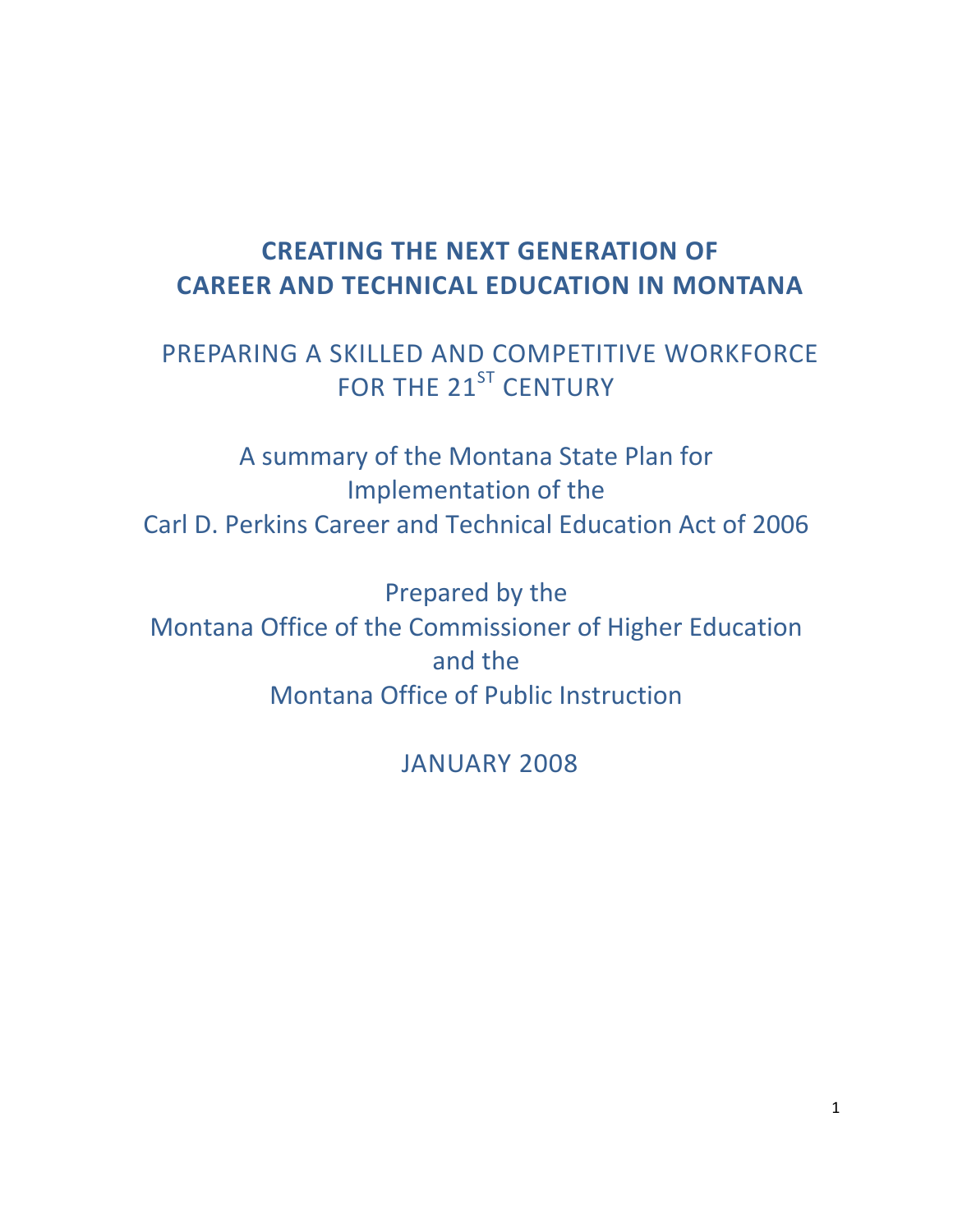# **TABLE OF CONTENTS**

| STRATEGY 1. IMPLEMENTING CAREER TECHNICAL EDUCATION PLANS OF STUDY7 |  |
|---------------------------------------------------------------------|--|
|                                                                     |  |
|                                                                     |  |
|                                                                     |  |
|                                                                     |  |
|                                                                     |  |
|                                                                     |  |
|                                                                     |  |
|                                                                     |  |
|                                                                     |  |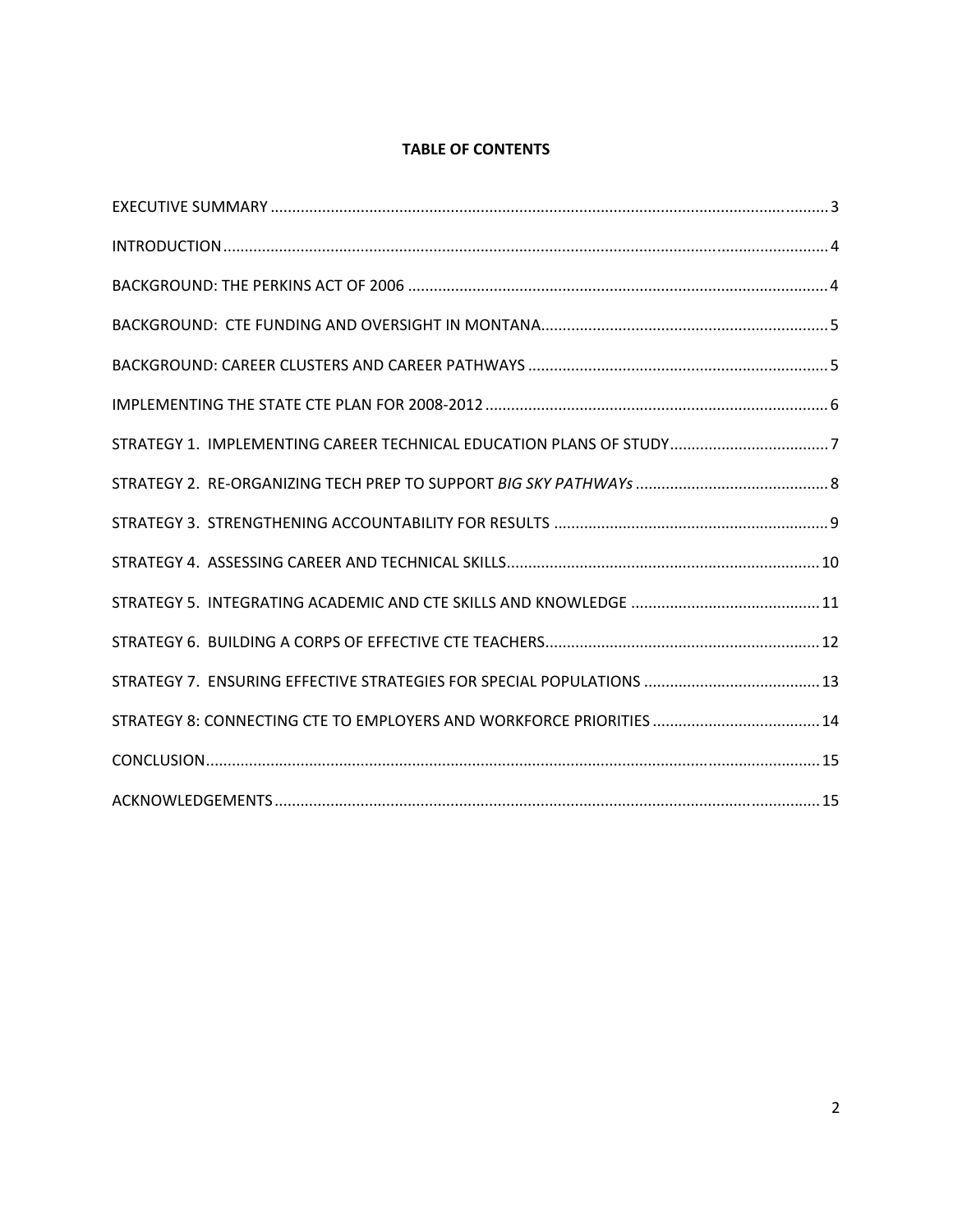## **EXECUTIVE SUMMARY**

Montana is creating the Next Generation of Career and Technical Education, a system of high quality educational options that will support a skilled and competitive workforce for the 21<sup>st</sup> Century.

This paper summarizes the key activities underway in Montana to implement the federal Carl D. Perkins Career and Technical Education Act of 2006, a source of approximately \$6 million in federal funds for Career and Technical Education (CTE) offered in school districts and two‐year colleges in Montana.

Under this new State Plan for CTE, over time many of the Montana's CTE offerings will be merged into new "*Big Sky Pathways*" – model programs of study that include academic and CTE content and that that connect to Montana's Two‐year postsecondary institutions and also its state university programs. In addition, during implementation of the new Perkins Act, all CTE programs (at the high school and postsecondary levels) will benefit from upgraded curriculum, high quality technology, and ongoing training to help CTE teachers demonstrate excellence in their knowledge of current industry standards and good teaching practices. Tech Prep will be shifted from a regional service area approach to having a single Tech Prep consortium with statewide activities around six broad career fields. Members of the consortium will focus on developing model *Big Sky Pathways* that will be adopted by partners in the consortium, and will also be available for use by other school districts and two‐year postsecondary institutions within Montana.

The Montana Office of the Commissioner of Higher Education (OCHE) and the Montana Office of Public Instruction (OPI) are working closely on joint program development and oversight. The agencies are creating a joint leadership structure ("*the State CTE Executive Leadership Team*") to provide ongoing review of state activities and progress in improving CTE programs. This joint leadership structure will be informed by the ongoing involvement of a newly formed *State CTE Advisory Committee.* 

The State Plan for implementation of the Perkins Act focused on the following issues:

- *Implementing Career and Technical Education Plans of Study;*
- *Re‐organizing Tech Prep to Support Big Sky Pathways;*
- *Strengthening Accountability for Results;*
- *Assessing Career and Technical Skills;*
- *Integrating Academic and CTE Skills and Knowledge;*
- *Transforming Professional Development, Recruitment and Retention of CTE Teachers;*
- *Ensuring Effective Instruction and Strategies for Special Populations; and*
- *Connecting CTE to Employers and Workforce Priorities.*

The implementation of the Perkins Act by Montana's CTE teachers, faculty members and administrators is a key element to building a skilled and competitive workforce in Montana. Montana's state agencies responsible for CTE are committed to providing the leadership, support and professional development to help CTE educators succeed in this endeavor.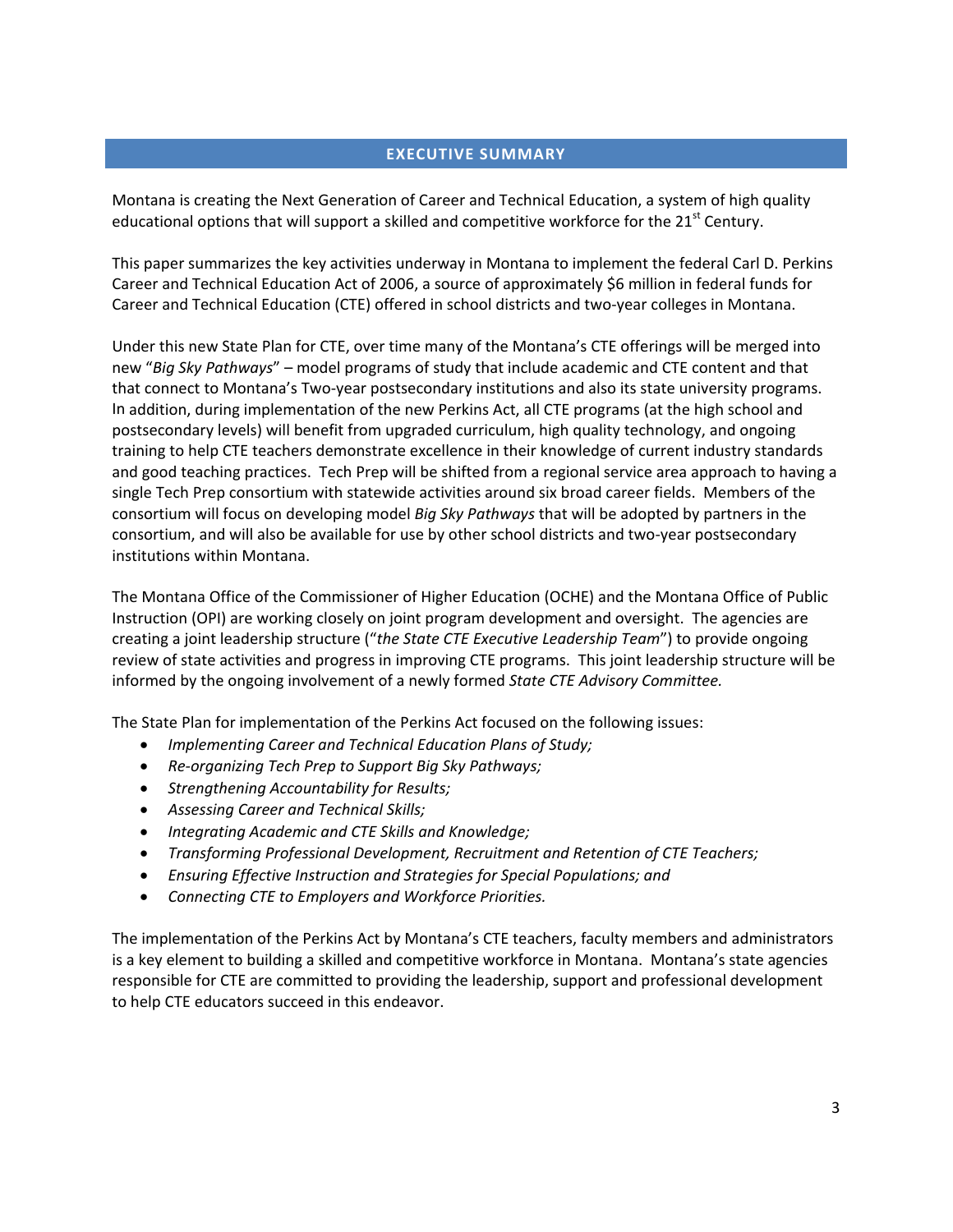## **INTRODUCTION**

Montana is creating close links between secondary and postsecondary education and training through a new program initiative known as "*Big Sky Pathways* (BSP)." These programs will offer students clear plans of study that integrate rigorous academic courses with relevant curriculum, and will help students explore career fields during high school, chart a plan for completing high school, and make a smooth transition into postsecondary education and training.

At the high school level, CTE programs support challenging academic standards and college readiness as well as an introduction to career fields through *Big Sky Pathways*. These CTE programs produce graduates who are ready for both college‐level studies and direct entry into the high‐skill, high‐wage or high‐demand careers.

At the technical college level, CTE programs help young adults who are preparing for first-time careers and adults who are changing careers or upskilling within a career field to quickly gain the skills and experiences that are directly related to workplace success. Effective CTE programs at the two‐year postsecondary institutions are characterized by their close relationship to employers and smooth transitions of program participants into the workforce at higher levels of income and employment success.

This paper summarizes and organizes into a more digestible format all the detailed goals and strategies that are found in Montana's State Plan for the Carl D. Perkins Career and Technical Education Act, which it submits to the U.S. Department of Education to receive and distribute the State's of federal dollars for CTE. The full state plan can also be found at the Montana OCHE Workforce Development website (http://mus.edu/wd/default.asp.)

## **BACKGROUND: THE PERKINS ACT OF 2006**

The newest version of federal funding and requirements for career and technical education is called the "Carl D. Perkins Career and Technical Education Improvement Act of 2006," Public Law 109‐270. Some of the new provisions of this law began taking effect in fall of 2007, and other reforms take effect beginning in summer and fall of 2008. In particular, the Perkins Act requires states to:

- *Increase opportunities for individuals to keep America competitive;*
- *Develop challenging academic and technical standards and related, challenging integrated (academic and CTE) instruction;*
- *Prepare students for high‐skill, high‐wage, or high‐demand occupations in current or emerging professions;*
- *Promote partnerships (education, workforce boards, business and industry, etc);*
- *Provide technical assistance and professional development to teachers/instructors and administrators; and*
- *Increase state and local accountability.*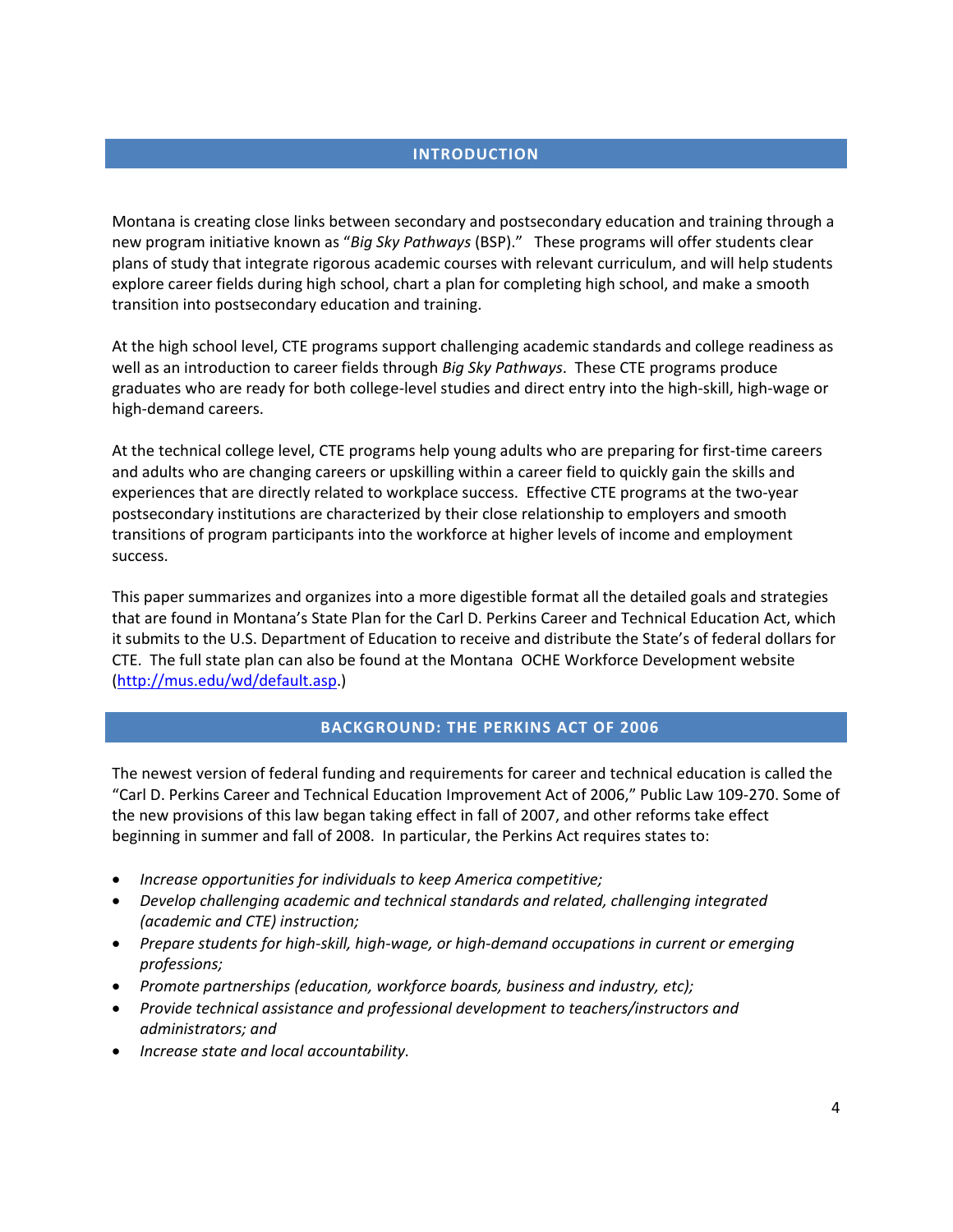## **BACKGROUND: CTE FUNDING AND OVERSIGHT IN MONTANA**

National funding for the Perkins Act is a little over \$1.1 billion. As a small state, Montana's allocation of the Perkins Act funds in fiscal 2007 was about \$6 million. The State holds five percent for state administration of the program and 10 percent of funds for coordinated "Leadership Activities." Of the remaining 85 percent for local programs, up to 10 percent of this amount is allocated to local recipients through a "Reserve Fund" for special initiatives and activities. The remainder of local funds is distributed to school districts and two‐year colleges, with 65 percent of these funds directed to secondary CTE programs, and 35 percent to postsecondary CTE programs.

The Montana Board of Regents of Higher Education (MBRHE) is the designated state board to coordinate the development and submission of the state plan for career and technical education as required by the Carl D. Perkins Career and Technical Education Improvement Act of 2006 (Perkins IV). The State agencies responsible for career and technical education in Montana are the Workforce Development Unit of the Office of the Commissioner of Higher Education (OCHE) and the Division of Career, Technical and Adult Education of the Office of Public Instruction (OPI). Given their close coordination of activities, the State Plan refers to the two agencies as the "Partner Agencies."

Montana established a *State CTE Executive Leadership Team* representing administrative leadership for secondary and postsecondary to provide oversight of Title I and Title II funds. Also, a *State CTE Advisory Committee* will be appointed in 2008 to provide consultation to the *State CTE Executive Leadership Team* and its staff. Its membership will include business and industry representatives of the six Career Fields and Clusters Model adopted by Montana.

# **BACKGROUND: CAREER CLUSTERS AND CAREER PATHWAYS**

Montana has adopted the Career Clusters/Career Pathways model as a new organizational tool that can reflect all jobs in the U.S. economy, organized into 16 Career Clusters. This model is far more inclusive and flexible comprehensive than the traditional "vocational" education offerings that were predominant during the second half of the 20<sup>th</sup> century.

The Career Clusters/Career Pathways model was developed by the U.S. Department of Education and validated by a collaborative approach among state departments of education in 2002. Development teams identified knowledge and skill statements for each of the 16 Career Clusters, as well as 81 Career Pathways that lead through education and training into employment sectors. Clusters are designed to encompass three levels of knowledge and skills: the foundation, pathway and specialty level. At the foundation level, knowledge and skills cut across all pathways encompassed in the cluster. Similarly, at the pathway level, the knowledge and skill statements cover all of the specific occupations contained within the pathway. What the Perkins Act described as "CTE Programs of Study" is very close to what are called Career Pathways in the Clusters model.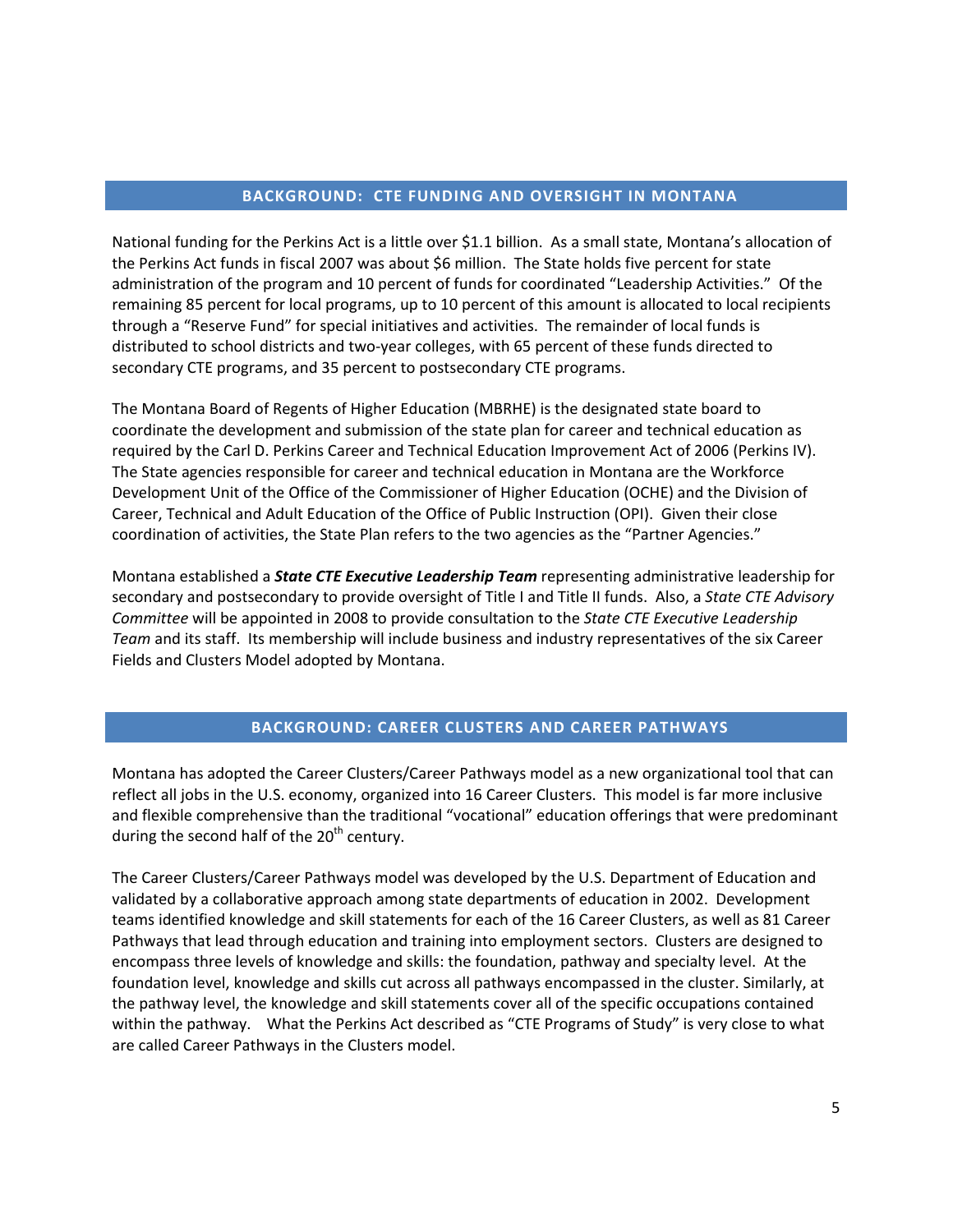The Career Clusters/Pathways model offers a career exploration framework that is workable for middle school and high school students as well as for adult career‐changers. It does not require a young student to make a career choice, but gives the opportunity for exploration and thinking about the link between career options and postsecondary education and training.

Building upon and adapting the work of the States' Career Clusters initiative, the Partner Agencies will both adopt the Montana Career Clusters framework (using 6 Career Fields, 16 Clusters, and 81 Pathways). The Partner Agencies are collaboratively developing career and technical programs of study aligned with Montana‐specific program concentration areas.

The programs of study have been named *Big Sky Pathways*, and incorporate secondary education and postsecondary education elements including coherent and rigorous content aligned and integrated with challenging academic performance standards and relevant career and technical content in a coordinated, non‐duplicative progression of courses that align secondary education with postsecondary education to adequately prepare students to succeed in high‐demand, high‐skill, or high‐wage occupations and in related advanced education.

## **IMPLEMENTING THE STATE CTE PLAN FOR 2008‐2012**

In April 2007, Montana submitted a one-year Transition Plan for the first year of the Perkins Act. The Transition Plan covered Program Year 2007‐08 or July 1, 2007 through June 30, 2008. In 2008, the Office of the Commissioner of Higher Education will submit its Multi‐year Montana State Plan for Career and Technical Education covering the period of Program Years 2008‐09 through 2012‐13.

On behalf of the Board of Regents, OCHE will annually review the state's implementation of the state plan as reflected in the annual performance reports submitted by local recipients, including an assessment of the state's aggregate achievement of the adjusted levels of performance for its core indicators.

Their work is reflected in the State Plan and in the organization of this summary document. The key issues presented are as follows:

- *Implementing Career and Technical Education Plans of Study;*
- *Re‐organizing Tech Prep to Support Big Sky Pathways;*
- *Strengthening Accountability for Results;*
- *Assessing Career and Technical Skills;*
- *Integrating Academic and CTE Skills and Knowledge;*
- *Building a Corps of Effective CTE Teachers;*
- *Ensuring Effective Instruction and Strategies for Special Populations; and*
- *Connecting CTE to Employers and Workforce Priorities.*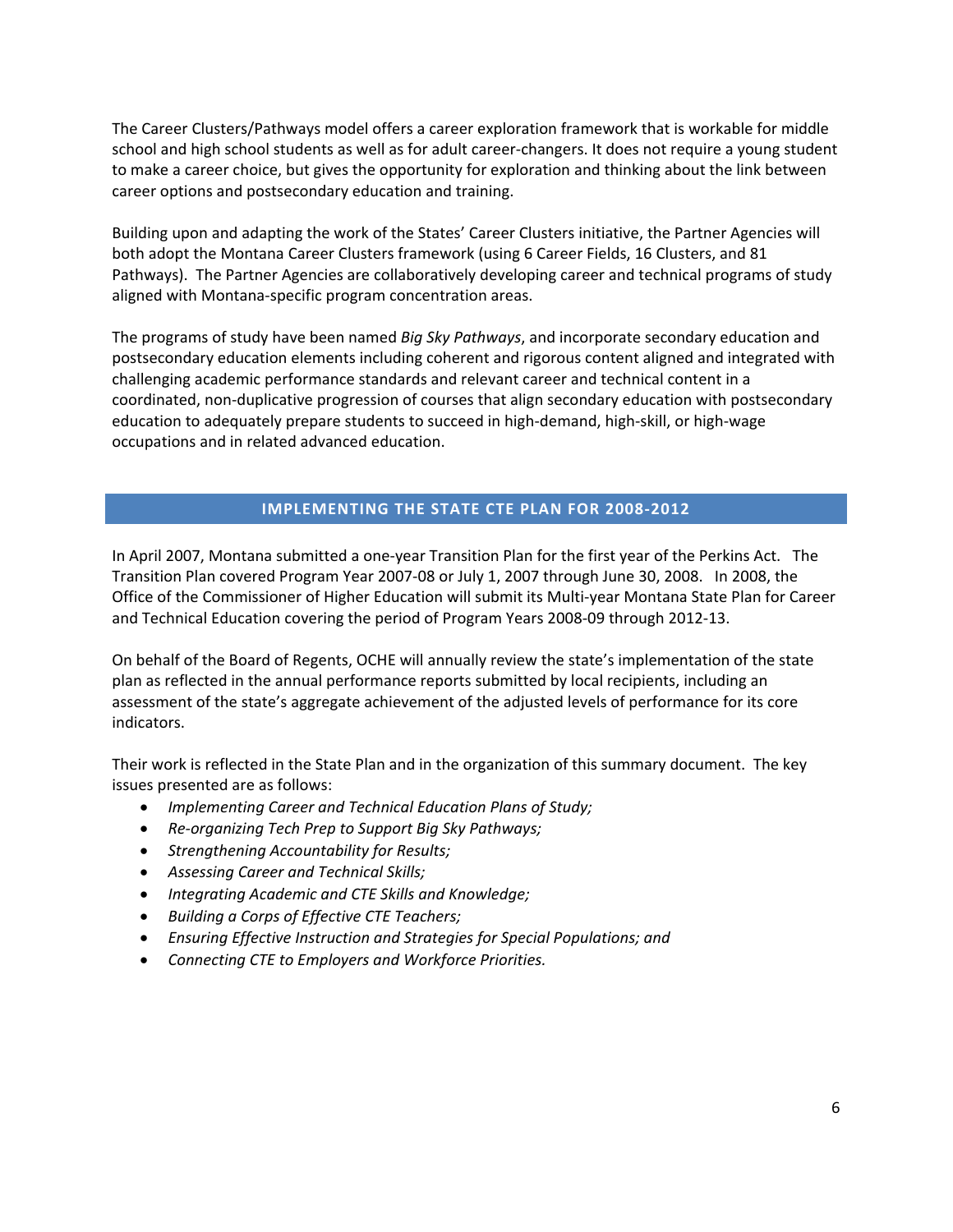#### The Perkins Act:

Under Perkins IV, states have the responsibility to create and/or recognize a series of CTE offerings called "CTE Programs of Study." These Programs of Study will be adopted by local recipients at high schools, regional CTE schools, and community and technical colleges. Each Program of Study is meant to be a cohesive set of academic courses paired with CTE courses, with mechanisms that connect the high school program to postsecondary programs. Ideally, Programs of Study should have closely aligned content that doesn't duplicate and allows qualified students to earn college credits while still enrolled in high school. The CTE Program of Study is also designed to culminate with a recognized credential or degree at the community or technical college level, and can also be designed to lead to a baccalaureate degree.

#### The Montana Plan:

Montana is placing increased emphasis on the development and continuous improvement of a seamless system of education that supports smooth student transitions from one educational system to another and from one level of instruction to another. The new requirement for "programs of study" complements this priority that Montana has established.

Montana refers to its CTE "programs of study "as "*Big Sky Pathways (BSPs)."* While Montana will not design BSPs for all the 81 identified career pathway options, for the *BSPs* that are developed within a Cluster, they will cover the Foundation knowledge and skills appropriate to that Cluster. Each BSP will include pathway specific knowledge and skills taught at the secondary level, and will also include occupational specialties taught in postsecondary courses offered by two-year postsecondary institutions and by baccalaureate granting institutions. The occupational specialties within a BSP (job-specific skills and knowledge appropriate for specific job preparation) will be primarily taught at the postsecondary level.

The initial set of BSPs will be identified and will be made available to Local Education Agencies (school districts) and postsecondary institutions. Beginning with the program year 2007‐2008, each LEA and postsecondary institution that is a recipient of Perkins funding will begin planning for implementation of at least one program of study. The school district or college's BSPs will be offered as options to students (and their parents as appropriate) when planning for and completing their future coursework for career and technical content areas. Each *Big Sky Pathway* will indicate one or more postsecondary level credentials, certificates, or degrees which are available. The BSP can also be customized so it is most relevant to the local job market. Each BSP indicates CTE and Academic Courses (and possible electives) that are offered to the student, as well as the courses that are eligible for advance college credit. Other BSPs will include coursework that is articulated so it leads directly into a registered apprenticeship program.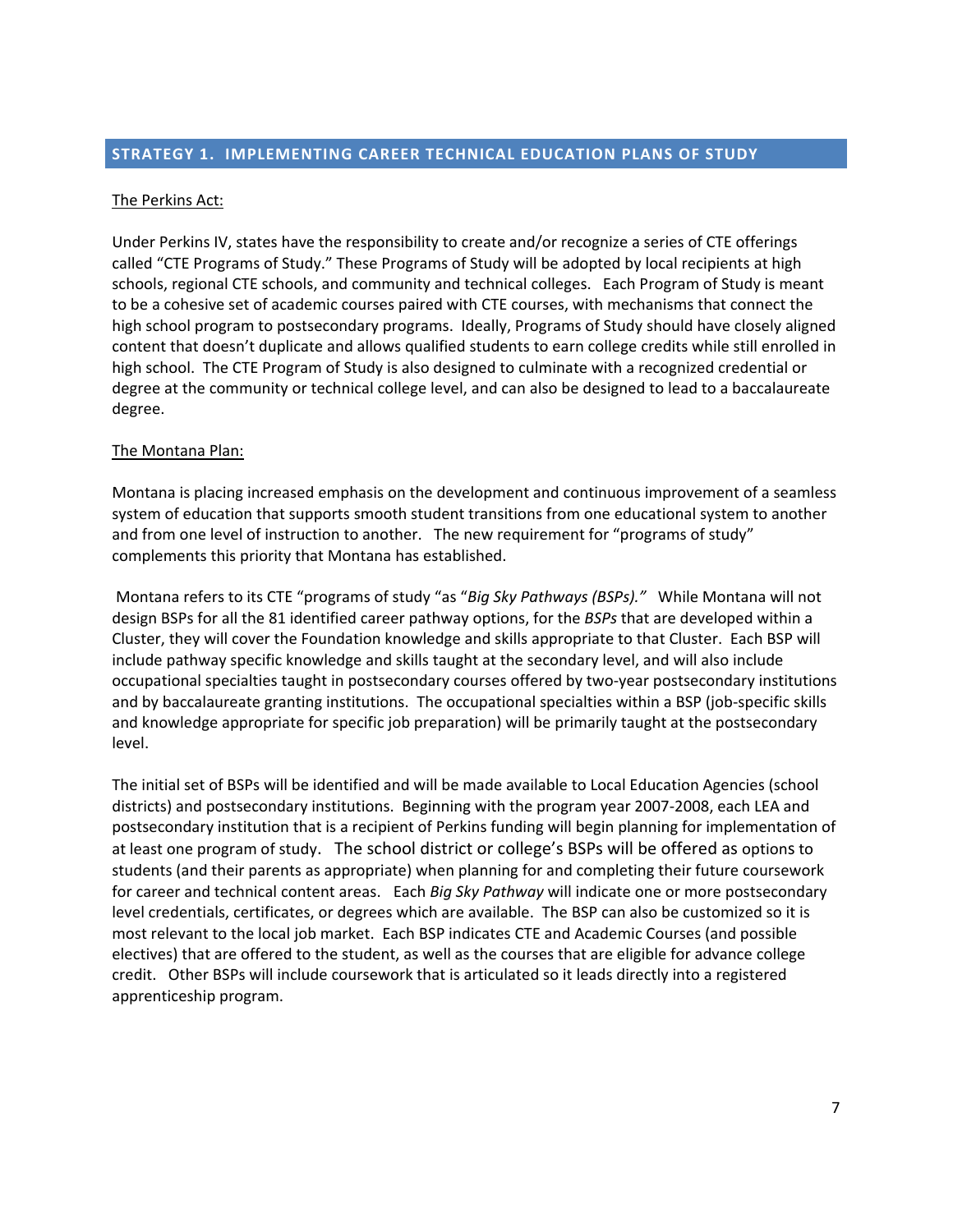# **STRATEGY 2. RE‐ORGANIZING TECH PREP TO SUPPORT** *BIG SKY PATHWAYS*

#### The Perkins Act:

The Tech Prep program saw several major changes enacted in Perkins 2006 aimed at making the results of Tech Prep more measurable and more closely connecting Tech Prep activities with other CTE activities in the state. First, there is a specific definition of a Tech Prep student to allow for consistent measurement of Tech Prep results. There are also multiple new performance indicators that apply to Tech Prep students, in addition to the general performance indicators that apply to all CTE students. The state's Tech Prep plan must be closely integrated with the state's general CTE plan. And, if a state chooses to do so, it may merge Tech Prep funding into the general state grant program and therefore be relieved from the programmatic requirements of Tech Prep.

#### The Montana Plan:

Montana has chosen to keep Tech Prep as a separate funding stream, but significantly redirect its implementation. A reformulated Tech Prep system, launched in the fall of 2007, is a key player in Montana's updated CTE delivery system. The statewide Tech Prep consortium, known as the *Big Sky Pathways* Consortium, is taking a leadership role in developing and supporting *Big Sky Pathways* with each of the Career Clusters.

Through a competitive process, one statewide Tech Prep consortium was created. Flathead Valley Community College is the lead institution for the *Big Sky Pathways* Consortium (aka *Peaks to Plains Consortium)*, and its partner from the eastern region of the state is Montana State University Billings College of Technology. This single consortium is designed to provide administrative leadership for Tech Prep; function as a clearinghouse for information and resources; designate other postsecondary institutions in the state to develop specific career clusters and related pathways; and provide the model for development of *Big Sky Pathways* (programs of study) for local Perkins projects. The consortium will utilize the following six Career Fields and their respective Tech Prep *Big Sky Pathways* for Montana:

- Agriculture and Natural Resources;
- Engineering and Industrial Technology;
- Health and Related Services;
- Social and Human Services;
- Business, Management and Information Systems;
- Arts and Communications.

Through the work of *Big Sky Pathways* Consortium, model articulation agreements and state‐wide articulation agreements will be developed. These agreements will allow for transition from high school to two-year postsecondary institutions, and where appropriate, to four-year institutions.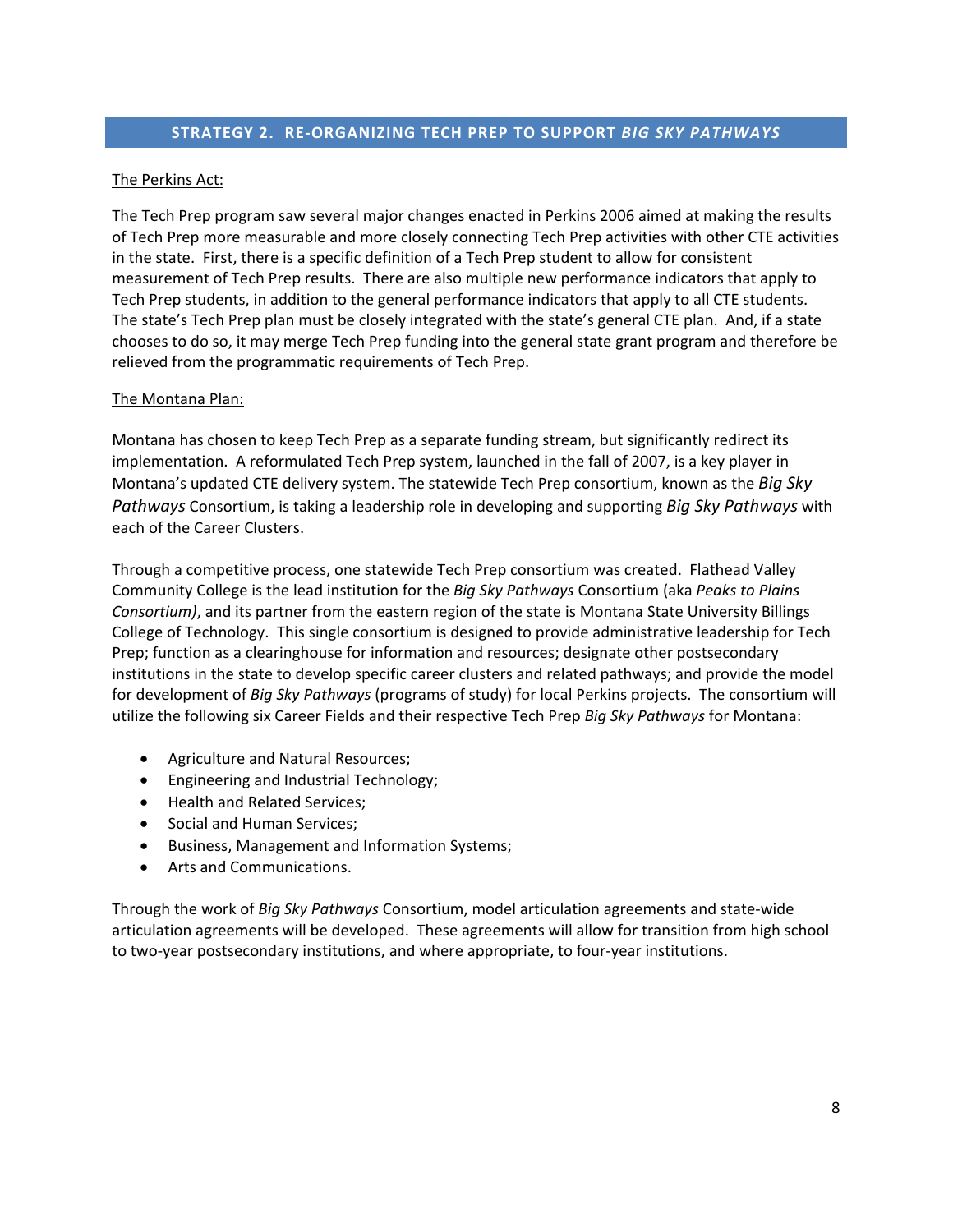#### **STRATEGY 3. STRENGTHENING ACCOUNTABILITY FOR RESULTS**

#### The Perkins Act:

Under Perkins 2006, there is an accountability system in which States and Local Recipients (school districts and community colleges) are held accountable for the achievement of students in a series of performance indicators. The performance indicators fall into three categories: skill attainment, retention and completion, and transitions. High school programs must measure academic achievement and high school graduation; technical (career‐related) skill attainment; and transitions to college, employment or the military. Postsecondary indicators include technical skill attainment; program retention and completion; and transitions to further postsecondary education, the military and employment. Programs at both levels are also accountable for "non-traditional" participation, meaning the percentage of young men and women that participate in a CTE program for which their gender is significantly underrepresented.

Performance targets are established for each of the indicators at the state level, and then also by each Local Recipient, based on the state performance target. If the state or local recipient does not meet its performance target for any one of the indicators, it must create a plan of action to improve performance on that indicator. In concert with the state or local improvement plan, the federal or state government must provide technical assistance to help improve performance. Under certain circumstances, if a state or local recipient fails to make necessary improvement against the indicators, the federal government and state government is authorized (but not required) to implement various levels of sanctions.

#### The Montana Plan:

For the Multi‐Year State Plan, Montana has chosen to continue using its "blended" option to define CTE Concentrators at the secondary level. Because of the extreme rural nature and small size of many Montana high schools, it would not be practical to only measure students who took three or more credits of CTE courses in a single program area. By using the "blended" option, which includes any student who takes three or more courses in any CTE program area, more students in small rural settings will be included, and the resulting accountability system will have more relevance for local program improvement. The OPI has developed an agency-wide data collection system called Achievement in Montana (AIM) that began use during the 2007‐2008 school year. The use of this secure system is enhancing the reliability of data collected by the OPI.

When the Partner Agencies have reached agreement with the U.S. Department of Education about the adjusted level of performance for each of the secondary and postsecondary indicators, each of the Partner Agencies will notify school districts and two-year colleges of what the level has been established, and offer the opportunity for negotiation over one or more of the adjusted levels of performance. As the new performance indicator data is gathered and reported, districts and colleges will be accountable for performance on the indicators. If they fall short of their established performance targets, OCHE and OPI will work closely with them to offer technical assistance and implement improvement plans to improve performance on a program by program basis.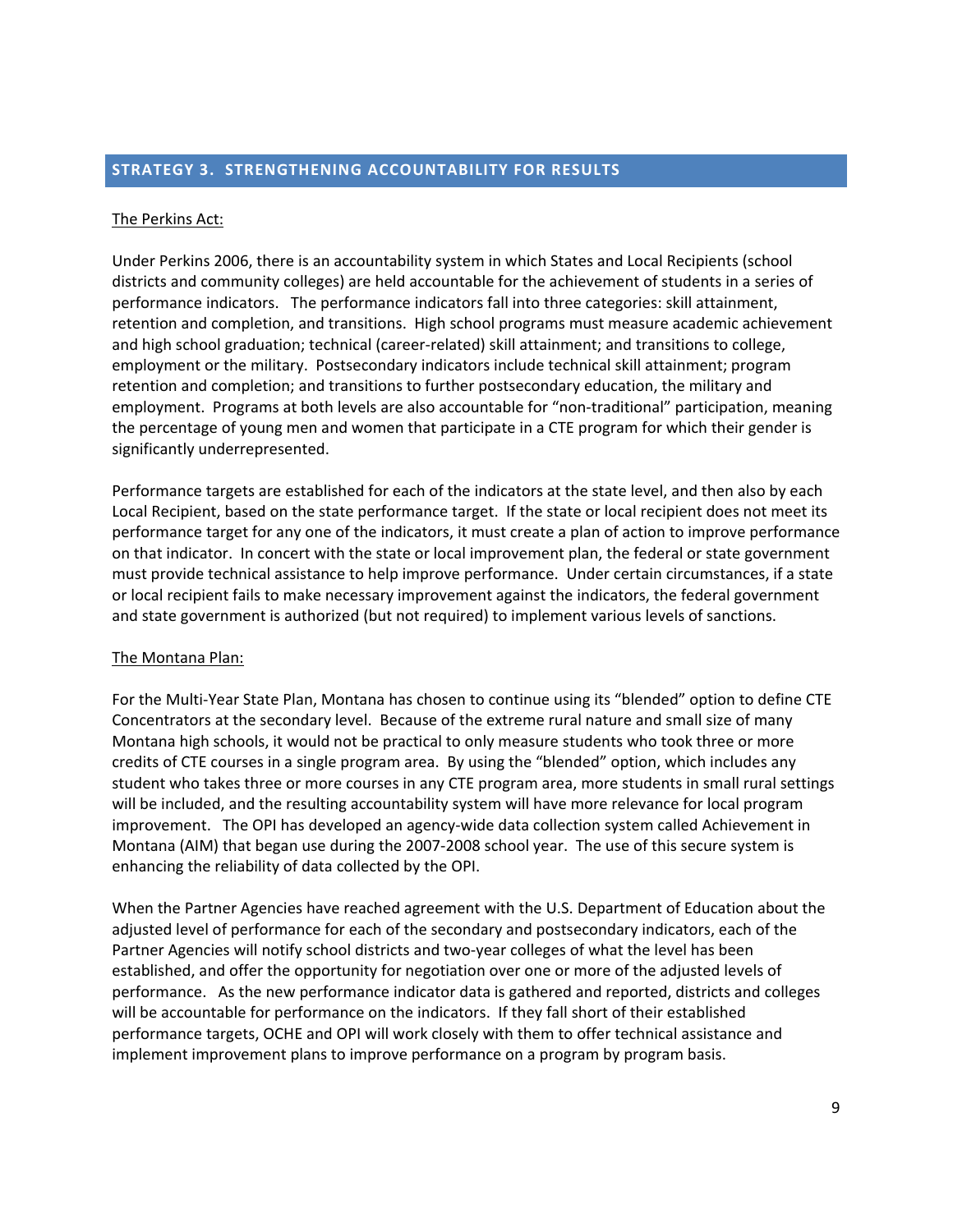## **STRATEGY 4. ASSESSING CAREER AND TECHNICAL SKILLS**

## The Perkins Act:

The law (section 113(b)(A)(ii)) says each state must develop an indicator relating to "student attainment of career and technical skill proficiencies, including student achievement on technical assessments that are aligned with industry-recognized standards, if available and appropriate." This will require a more consistent approach to measuring technical skill attainment, using assessment instruments that are valid and reliable, and that are based upon industry-recognized standards, where they are available. States are not required to use industry-based credentials for every program, nor are they required to use exactly the same measurement approach for all their programs. But whatever assessments approaches are used should be based on standards (when such standards are available) and must meet criteria for validity and reliability. This means that the assessment approaches must accurately and consistently measure the attainment of technical skills across programs in the state.

#### The Montana Plan:

The Partner Agencies believe that, when fully developed, an upgraded technical skills assessment system will allow greater comparability and accountability for program improvement. To implement this new requirement for technical skills assessment, OPI is conducting a survey of its CTE programs to determine what assessments are currently in place. OCHE is also reviewing the use of program assessments, including the use of vendor‐based assessments and Industry‐Based Certifications.

During 2008 and 2009, the Partner Agencies will work closely with teachers and administrators from local programs, will identify what competencies should be assessed in each of the *Big Sky Pathways* and other CTE courses, and determine what assessments mechanisms are most appropriate.

OCHE and OPI will pay particular attention to ensuring that the assessments selected or recommended meet a standard of validity and reliability, are affordable to use on an ongoing basis, provide relevant data on student CTE achievement to the teacher to inform their instructional practice, and can form the basis of a meaningful accountability system that supports the goal of continuous program improvement.

Specifically, the state will examine the viability of state‐development tests and scoring rubric for observation of demonstrated student skills. These classroom‐based assessments would be aligned to generally accepted and industry‐recognized skill standards, and would be administered consistently within each CTE program area based on ongoing professional development and monitoring.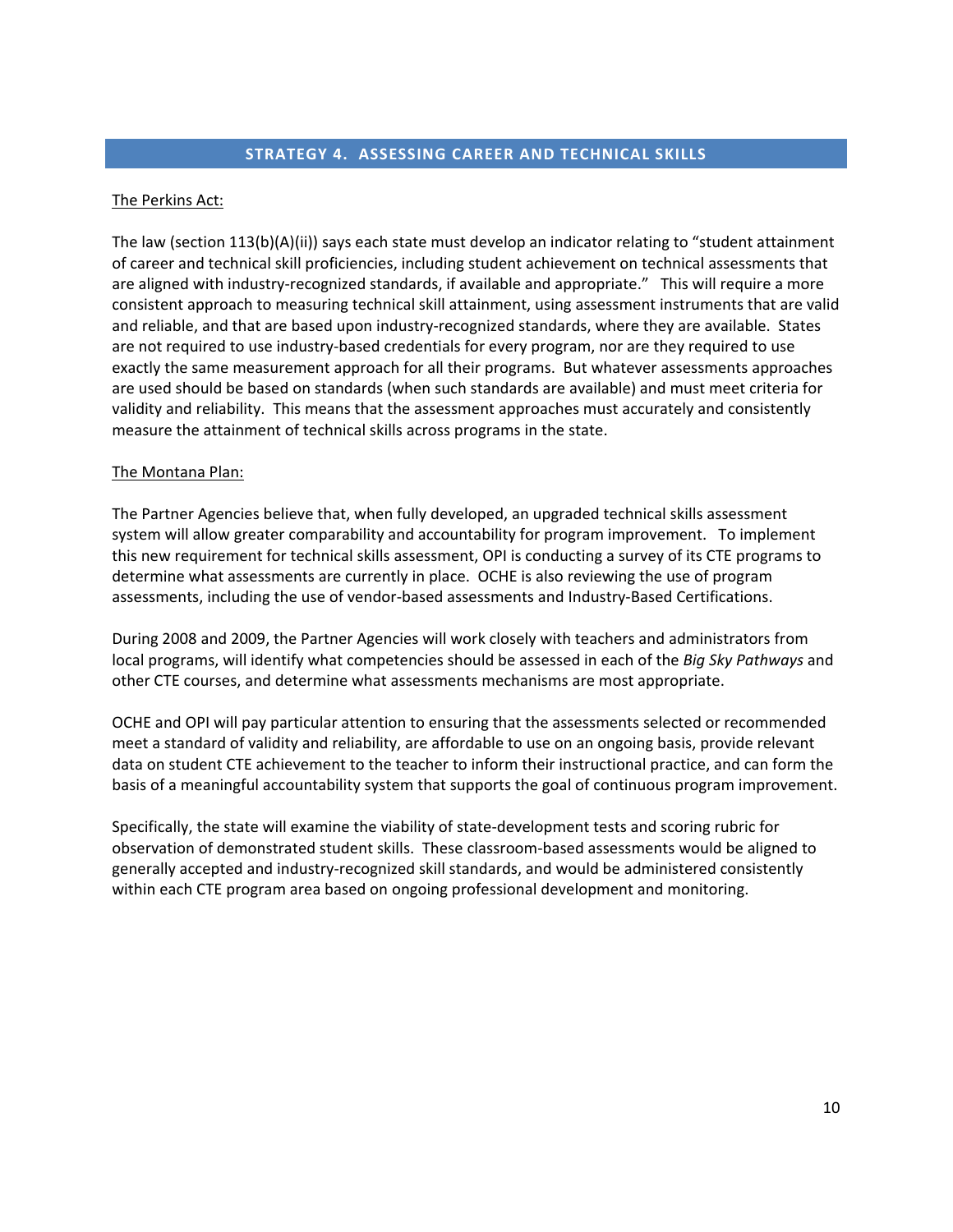#### **STRATEGY 5. INTEGRATING ACADEMIC AND CTE SKILLS AND KNOWLEDGE**

#### The Perkins Act:

The Perkins Act of 2006 places a high degree of importance on integration of academic and career technical education. One of the key purposes of the Perkins act is to promote the development of services and activities that "integrate rigorous and challenging academic and career and technical instruction." There is a requirement on local schools, as they create plans for their Perkins funds, to demonstrate how they will "improve the academic and technical skills of students…through the integration of coherent and rigorous content aligned with challenging academic standards and relevant career and technical education programs…"

#### The Montana Plan:

During implementation of the 2008‐2012 plan, OPI will revise the *Montana Standards and Guidelines for Vocational and Technical Education.* These are the standards by which CTE programs are evaluated and approved at the secondary level. During the process, in which there will be significant opportunity for public input and involvement of educators, program standards will be reviewed, and programs will be aligned with the *Big Sky Pathways* during this revision. Accreditation standards in technology, workplace competencies, and career and vocational/technical will be used as the basis for aligning curriculum.

As part of the Standards and Guidelines review, OPI (in coordination with the *Big Sky Pathways Consortium*) will launch a curriculum crosswalk process. In this process, CTE teachers will be engaged to identify state academic standards that are appropriate to be integrated into each BSP and each CTE course. The academic standards will be identified on a course‐by‐course basis so teachers know exactly what integration is appropriate. OPI will include Montana CTE teachers and will also draw upon other national resources and models, to provide sample instructional resources to assist in academic integration.

Related processes to support academic/CTE integration will also include: Strengthening the focus on Academic/CTE Integration in program approval and program renewal applications; and, Creating a monitoring rubric relating to Academic/CTE Integration that will be incorporated into OPI's monitoring and technical assistance visits and technical assistance that is provided when a school district has failed to meet its performance targets for academic skills attainment.

Based on the information gathered each year from monitoring and technical assistance visits and from applications for program approval and renewal, OPI will prepare an annual summary for internal review of the progress that Montana CTE secondary programs are making with regard to Academic/CTE Integration.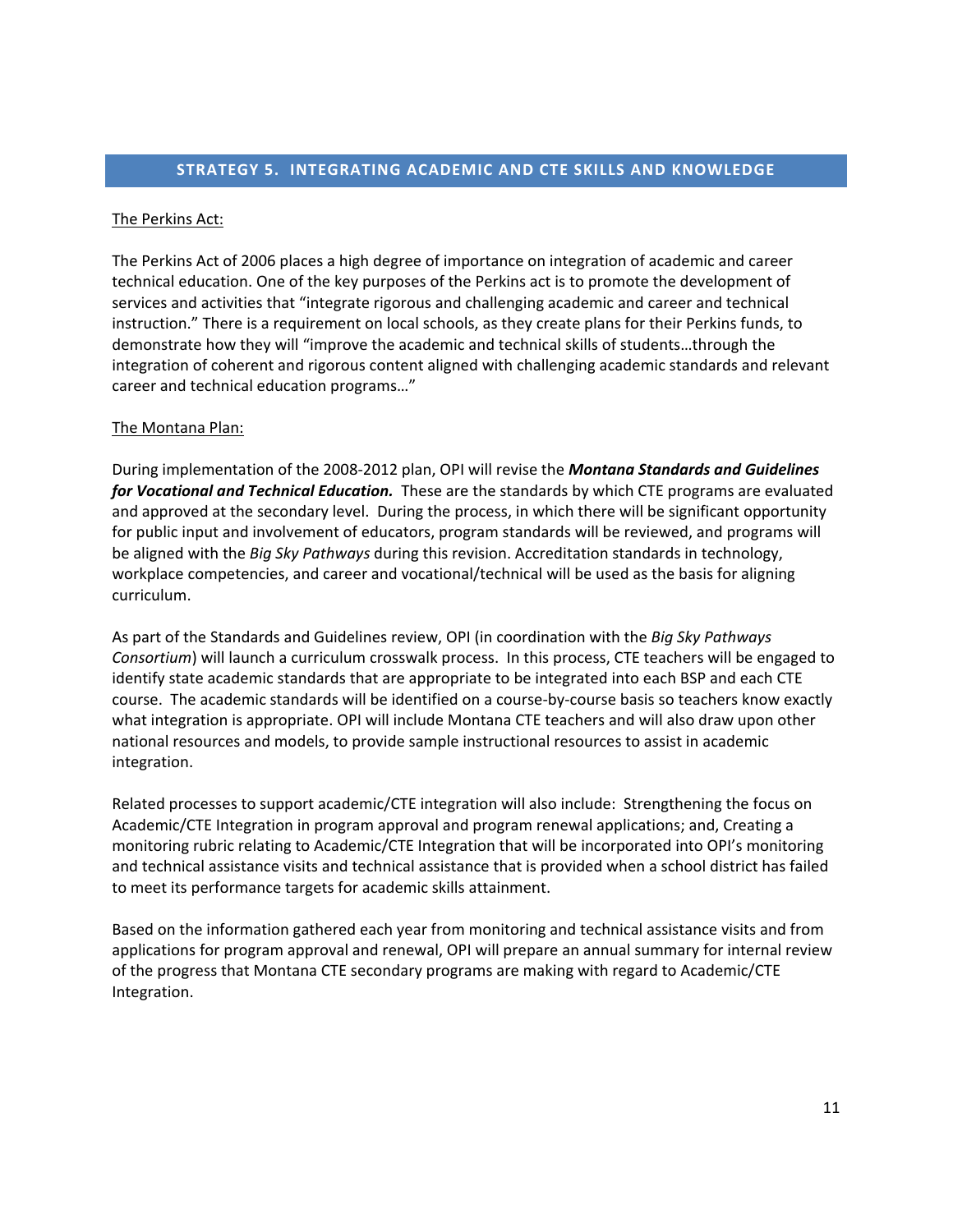## **STRATEGY 6. BUILDING A CORPS OF EFFECTIVE CTE TEACHERS**

#### The Perkins Act:

The Perkins Act calls on states to offer "comprehensive professional development for career and technical teachers, faculty, administrators, and career guidance and academic counselors." The new law says that State Leadership Funds must be used for professional development programs that are "high quality, sustained, intensive, and classroom‐focused in order to have a positive and lasting impact on classroom instruction and the teacher's performance in the classroom, and are not 1‐day or short‐ term workshops or conferences." This limitation **does limit the use of local funds for professional development**, but is a significant change in the use of state leadership funds. Another element of the state plan (Sec. 122 (c)(3)) indicates the state must have a plan for improving "the recruitment and retention of career and technical education teachers, faculty, and career guidance and academic counselors," as well as for improving "the transition to teaching from business and industry."

#### The Montana Plan:

Montana recognizes the significant need for professional development that is "high‐quality, sustained, intensive, and classroom‐focused," as stated in section 124 of the Perkins Act, as such, the Partner Agencies are taking action to reform and strengthen the culture of professional development for teachers and administrators.

OPI has developed a new professional growth model known as the Extended Learning Experience. The Extended Learning Experience (ELE) strengthens and deepens teacher knowledge through a week‐long, summertime professional development experience. The Partner Agencies are also exploring a new approach to professional development that would be built around identifying the knowledge and skills every CTE teacher and faculty member should possess. As these new models of professional growth are developed, Perkins recipients will be asked to explain how their proposed uses of funds will identify and strengthen the skills and knowledge that teachers and administrators need to be successful.

Montana will also explore developing and implementing a professional growth concept known as the "Community of Practice." A "Community of Practice" is a group of interested teachers/faculty, administrators and counselors that come together during a fixed length of time to focus activity and learning around a particular challenge or promising practice.

Building and maintaining Montana's CTE teaching force may be one of the biggest challenges facing the state and its school districts and colleges. The first challenge is to have a clear understanding of the options for action. To create a workable strategy for these issues, the *State CTE Executive Leadership Team* will convene a *CTE Teaching Force Study Group* to examine the issue of teacher supply and retention. The Study Group will examine data to address a variety of issues about the supply of Montana's teachers, and recommend strategies for replenishing the current teaching workforce as retirements and departures take effect.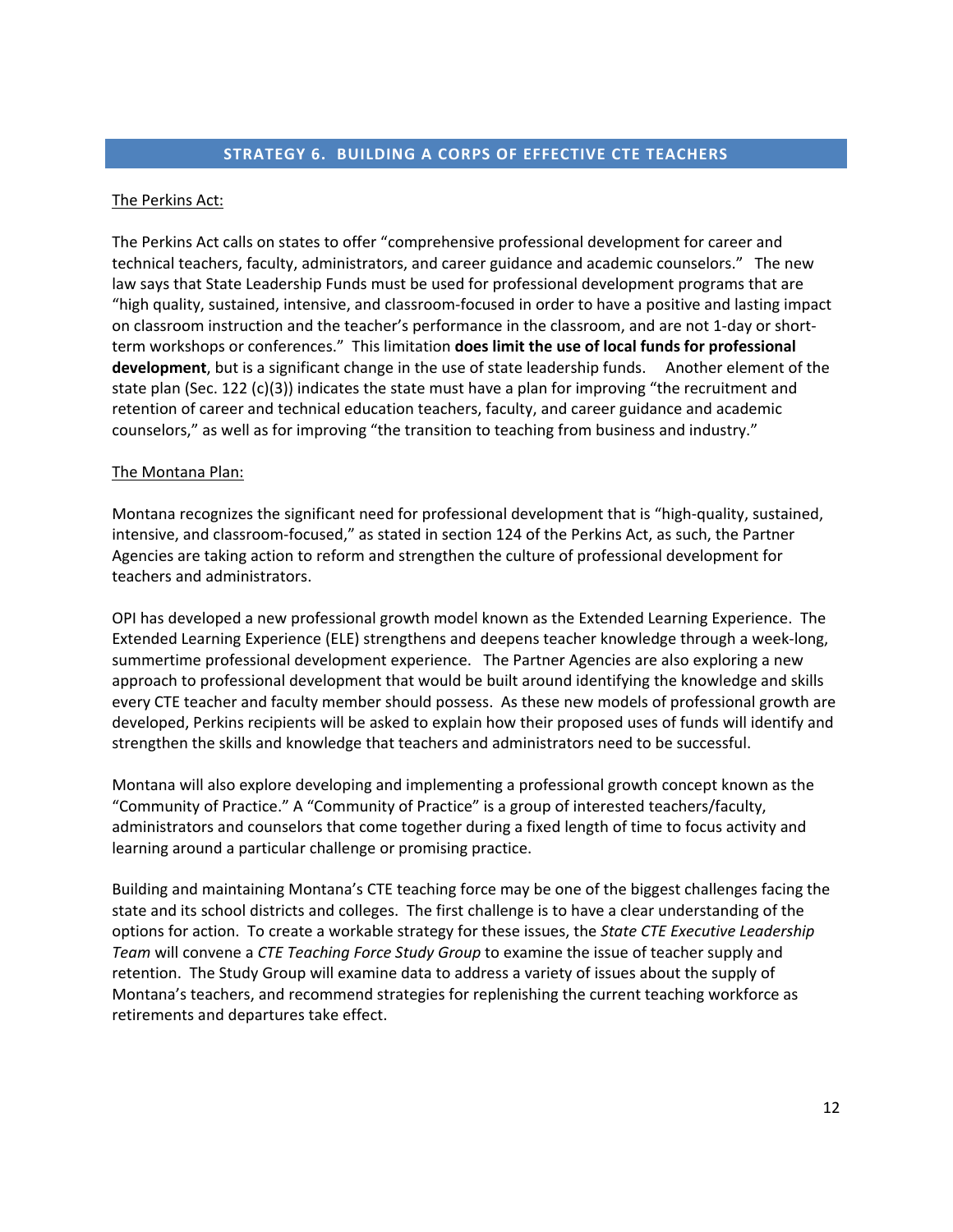## **STRATEGY 7. ENSURING EFFECTIVE STRATEGIES FOR SPECIAL POPULATIONS**

### The Perkins Act:

Perkins IV identifies the following students as "special populations":

- individuals with disabilities;
- individuals from economically disadvantaged families, including foster children;
- individuals preparing for non‐traditional fields, *(for their gender)*
- single parents, including single pregnant women;
- displaced homemaker, and
- individuals with limited English proficiency.

In its plan, each state must describe the program strategies for special populations, including a description of how it will ensure that students receive access to CTE activities, will not be discriminated against, and will be provided with programs designed that are designed to help meet or exceed the State and local performance targets on the performance indicators.

#### The Montana Plan:

For some time, the emphasis in the Perkins Act has been on non‐discrimination and equal access to services for special populations and extensive procedures to ensure these protections are already in place. Now, in concert with similar accountability requirements in ESEA that provide greater scrutiny to academic performance of students in certain sub‐groups, there is a renewed urgency to discover educational strategies to improve student performance and close achievement gaps for CTE students in special populations.

Montana will provide leadership to assist school districts and two‐year postsecondary institutions to gather and share information about strategies for special populations that show promising outcomes and can be implemented with reasonable costs. Montana refers to this activity as its *Promising Practices Initiative.* 

As part of the Initiative, the Partner Agencies will analyze program data on the performance of special populations against the performance indicators used under Perkins 1998 as well as other relevant data already collected by school districts or two‐year postsecondary institutions in Montana. The Partner Agencies will also survey teachers and faculty, administrators, and coordinators focusing on the needs of special populations to determine what are perceived to be the biggest knowledge gaps about promising practices relating to special populations.

Using this information, the **State CTE Executive Leadership Team** (with input from staff and the State CTE Advisory Committee) will create a plan for the strategic use of state funds for identifying and sharing promising practices for services to Special Populations.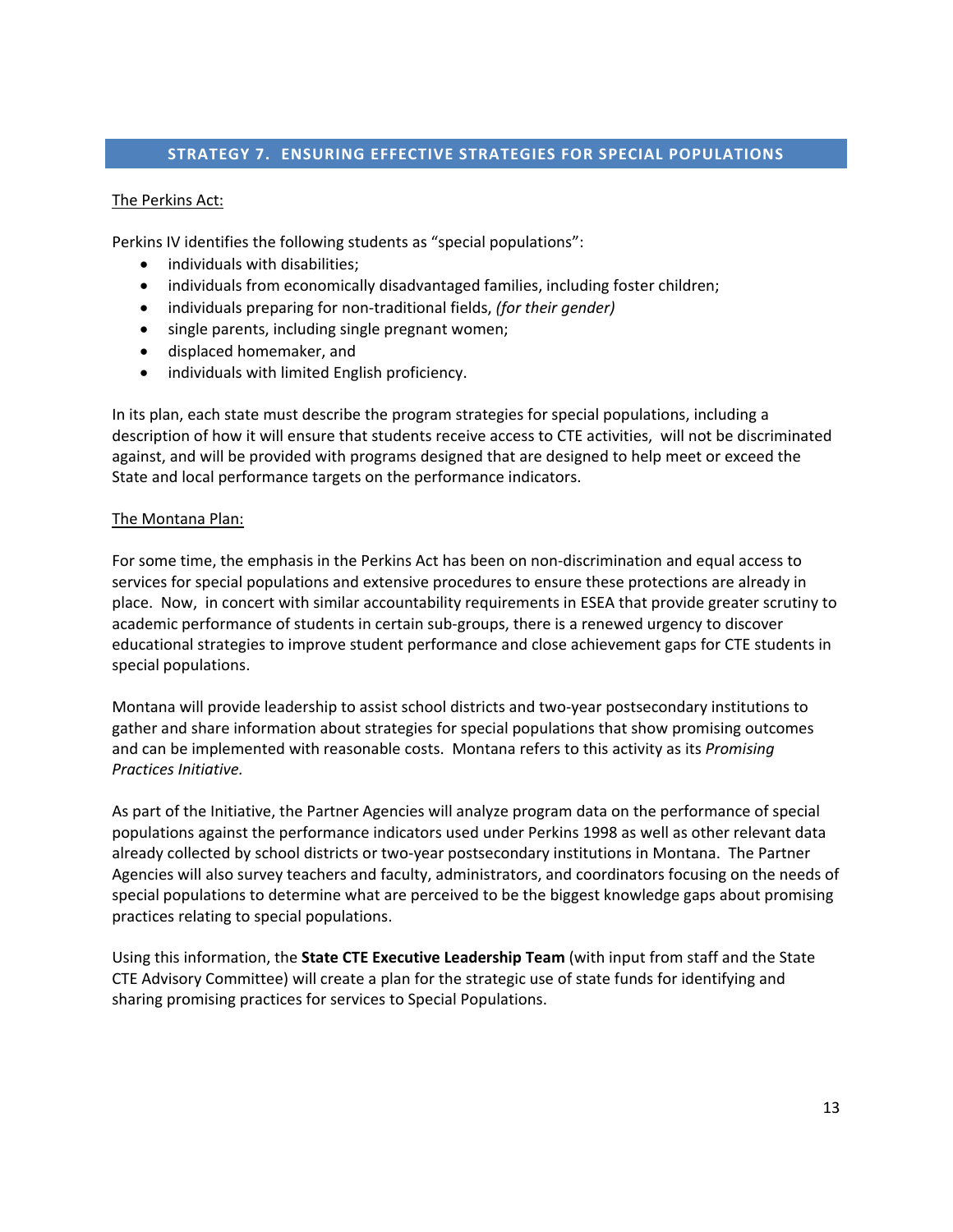# **STRATEGY 8: CONNECTING CTE TO EMPLOYERS AND WORKFORCE PRIORITIES**

### The Perkins Act:

A newly stated purpose of the Perkins Act is "*providing individuals with opportunities throughout their lifetimes to develop, in conjunction with other education and training programs, the knowledge and skills needed to keep the United States competitive*."

In this purpose, Congress drew a careful balance helping individuals grow and advance in their areas of interest and aptitudes, but also making sure that available programs are focused on those that help keep the United States competitive.

Also, throughout the Act, there are multiple references to preparing students for jobs that are "high skill, high-wage, or high-demand" in "current or emerging occupational areas."

#### The Montana Plan:

While there is not a federal definition for the terms "high‐skill, high‐wage or high‐demand," Montana, in coordination with the Montana Department of Labor and Industry has developed a methodology defining the criteria. This definition will be applied to every CTE program that is supported by Perkins funding:

#### **"High Skill Occupation:**

- The occupation requires completion of an associate degree, postsecondary career technical education, more than 12 months of on‐the‐job training, or a combination of work and formal training; **or,**
- At least half of the 10 basic O\*NET skills for this occupation are ranked at or above 50% in importance and at least 5 of the other O\*NET skills required for this occupation are at or above 50% in importance."

#### **"High Demand Occupation:**

- *The occupation* has a greater than average projected annual job growth rate for Montana (1.6% using 2004‐2014 projections); **or**
- The occupation has at least 50 annual average job openings *in Montana*."

#### **"High Wage Criteria:**

• The *occupation* has an average annual wage which is greater than the wage at the 75<sup>th</sup> percentile (\$39,615 in 2006) for occupations in the state of Montana."

In the program approval and review process, the Montana will ask each eligible recipient to explain how each program area relates to current or emerging occupational opportunities using the "high-skill, highwage or high-demand" criteria. If local conditions for employment warrant a determination that a targeted occupation does not meet the state criteria, but is appropriate for the local area, the local recipient may appeal to the **State CTE Executive Leadership Team** to resolve the issue. Montana will also require that eligible recipients indicate how business and industry is giving input into the CTE curriculum. Programs that do not have affiliations with business and industry are required to establish and maintain a business and industry affiliation in order to be eligible for funding.